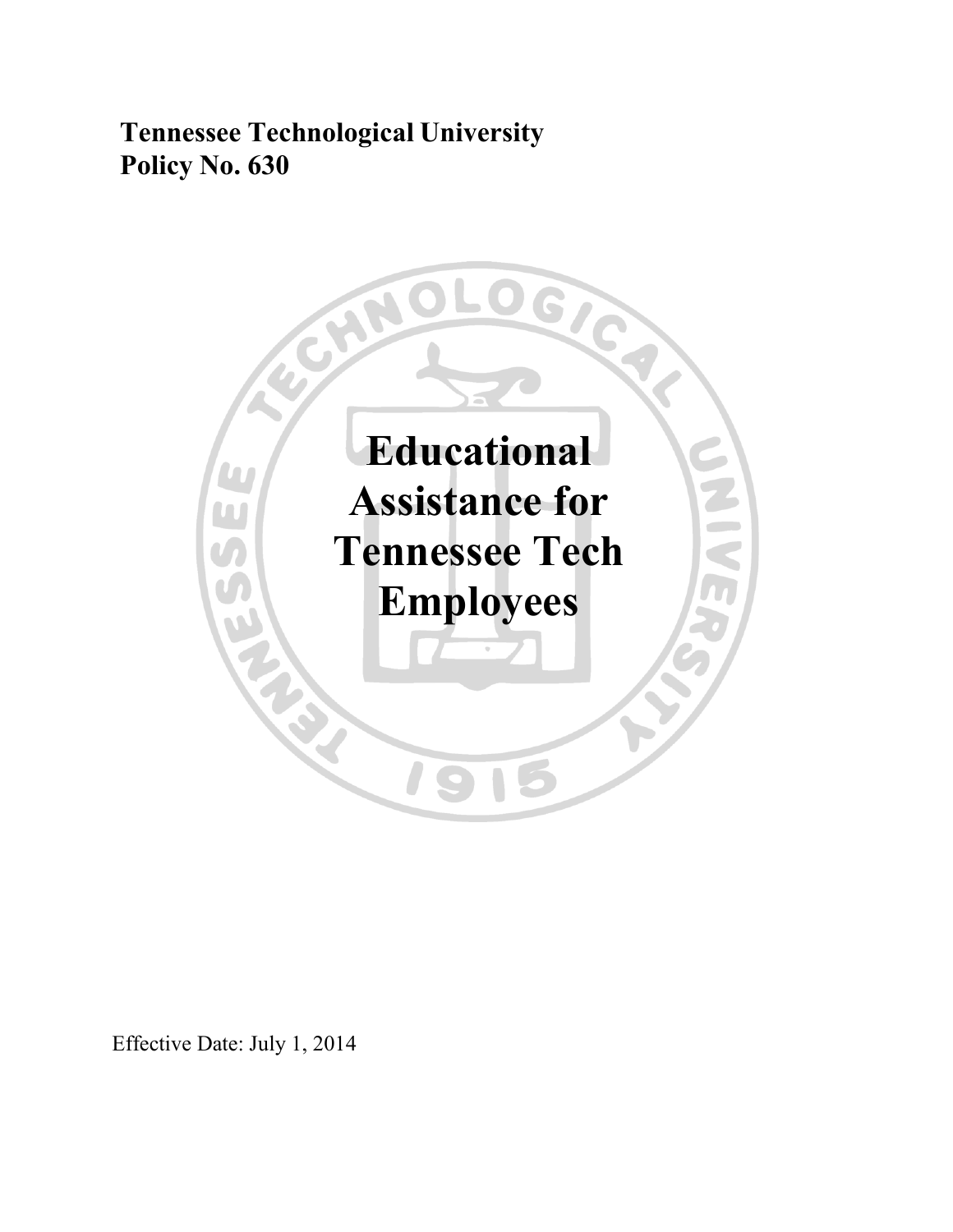**Policy No.:** 630 **Policy Name:** Educational Assistance for Tennessee Tech Employees **Date Revised:** July 1, 2017; January 1, 2019; January 1, 2020; July 1, 2020

#### **I. Purpose**

The purpose of this policy is to establish the process and procedures regarding educational assistance for Tennessee Tech employees.

## **II. Review**

This policy will be reviewed every four years or whenever circumstances require review, whichever is earlier, by the Associate Vice President for Human Resources in consultation with the Vice President for Planning and Finance, with recommendations for revision presented to the Administrative Council and University Assembly.

### **III. Definition**

Fees: includes maintenance Fees, registration Fees, tuition, debt service Fees, technology access Fees, online course Fees, TN eCampus Fees, and service charges

### **IV. Policy**

- **A.** Tennessee Tech is committed to the need for continued professional growth and development of employees. As such, Tennessee Tech provides support for educational assistance to employees and their dependents.
- **B.** Courses should be scheduled at times other than during regularly scheduled work hours unless the use of annual leave or an alternate work arrangement is documented and approved by the supervisor prior to enrolling in the course.
- **C.** If an employee wishes to attend during regular work hours, the supervisor must review the request to ensure that the employee's job performance receives priority and that the requested flexible schedule is appropriate for business needs. Only upon approval of the request may the employee register for courses during regular work hours.
- **D.** Undergraduate and graduate course tuition up to \$5,250 per year paid by Tennessee Tech for their employees is excluded from the employees' gross annual income. Tuition and fees paid over \$5,250 will be included in the employees' gross annual income.
- **E.** The President may approve additional fee waivers or tuition aid for employees not enumerated in this policy.
- **F.** With the exception of the fee waiver which is mandated by the State of Tennessee, the classes and programs for TTU employees and dependents are available subject to funds being budgeted and available within the institution.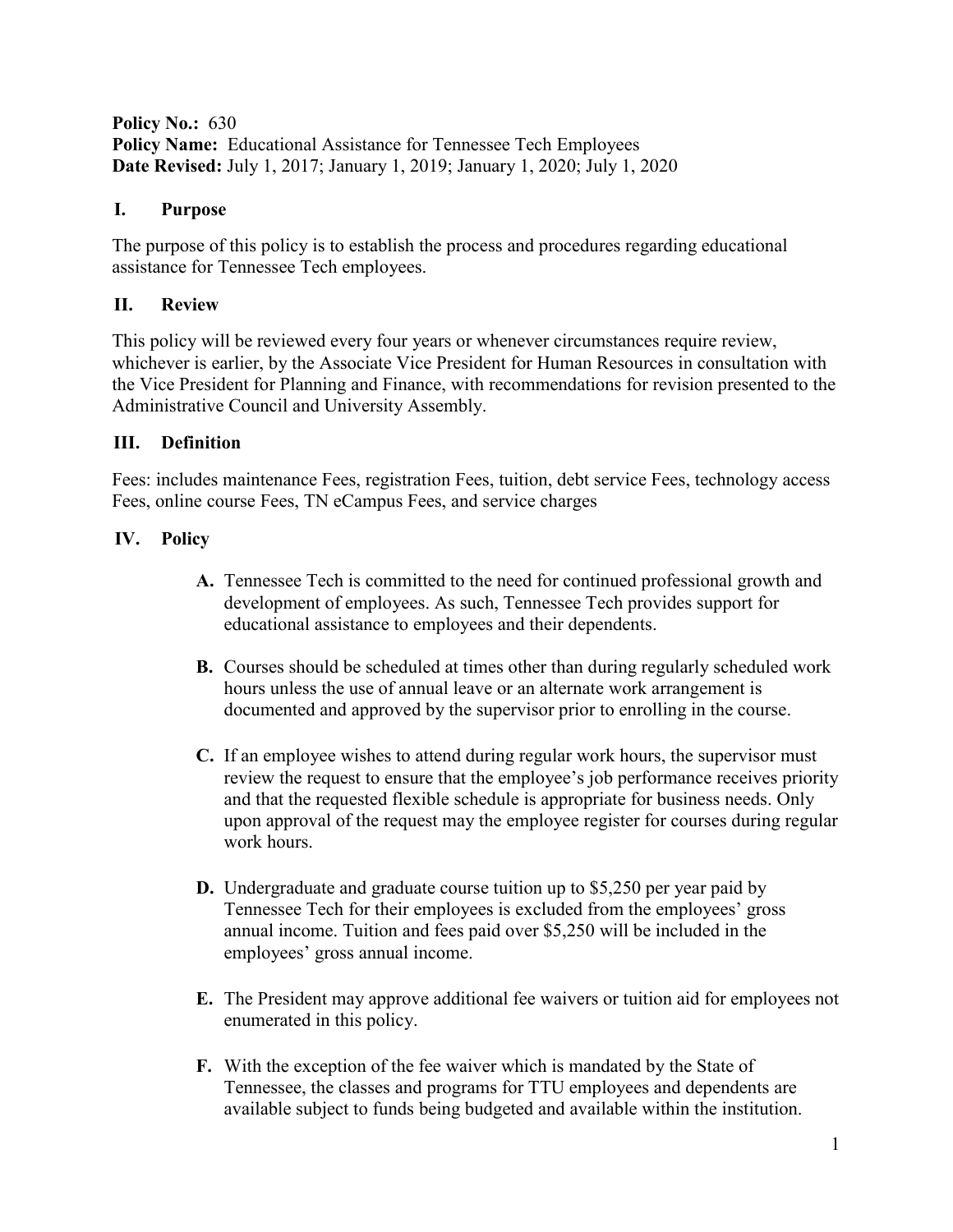- **G.** Fee waiver for Tennessee Tech employees
	- **1.** Full-time regular employees of Tennessee Tech are eligible to enroll in one credit course per term, undergraduate or graduate, at any state of Tennessee public school with Fees waived for the employee ("fee waiver or waiver").
	- **2.** Employee status is determined on the first day of class for each term. Any change in employment after the first day of classes shall not affect eligibility for that term or the amount of assistance received.
	- **3.** Employees are responsible for special course fees, books and supplies, application fees, applied music fees, lab fees, off-campus facility fees, parking fees, traffic fines, and similar fees.
	- **4.** The waiver is limited to one class, not to exceed 4 credits or 120 clock hours per term with a maximum of four (4) terms per year; however, it may apply for partial payment of classes of more than 4 credit hours or 120 clock hours.
	- **5.** Employees are not eligible for Fee waivers at more than one institution per term.
	- **6.** Employee enrollment is limited to available space with the intent that tuition paying students shall not be denied enrollment by a student using a Fee waiver. Employees may register only within four weeks prior to the start of the academic term.
	- **7.** If applicable, the Fee waiver should be used before other forms of educational assistance that may be offered by the institution.
	- **8.** Payback provisions do not exist.
- **H.** Faculty and staff tuition reimbursement
	- **1.** This program's general goal is to encourage faculty and staff members to develop their skills and knowledge through participation in educational programs and is intended to serve as a means of job-related career development.
	- **2.** Tuition reimbursement should be used in the employee's pursuit of a degree that is judged by Tennessee Tech, in its sole discretion, to be beneficial to the institution and to provide assistance for an employee who takes credit courses in a degree program while continuing work responsibilities.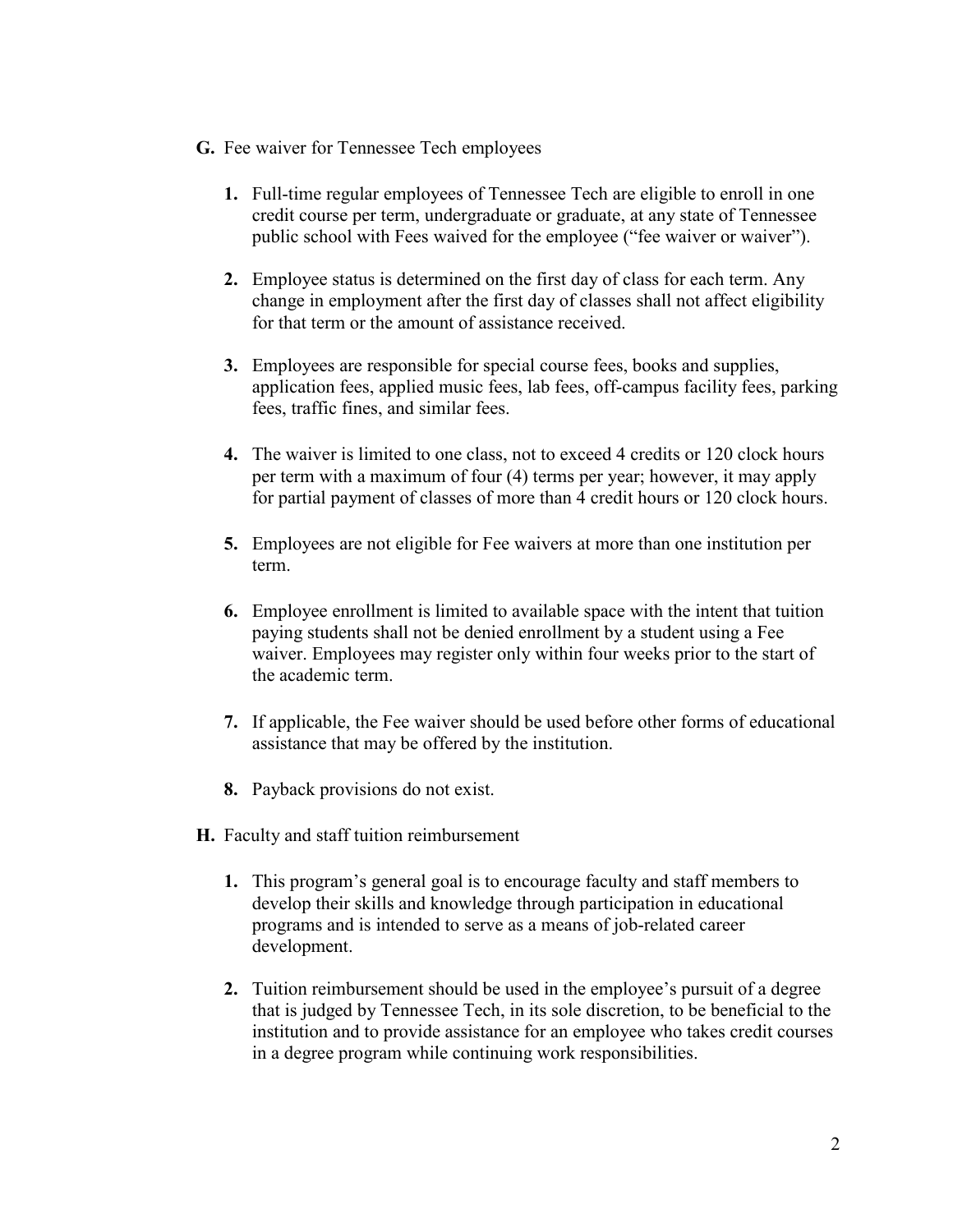- **3.** Tuition reimbursement is limited to courses/programs at Tennessee Tech, absent extraordinary circumstances.
- a. Employees who wish to pursue a program at another institution must: i) Determine that the program is not available at Tennessee Tech and no similar program exists at Tennessee Tech; and ii) Identify how the program is directly related to their job and is needed to enhance their skills in their current position; and iii) Acknowledge that the reimbursement will be paid at the current in-state rate for Tennessee Tech; and iv) Receive approval from their supervisor who certifies that the degree is needed for the employee's current position. v) Reimbursement applications shall be conditionally approved and held until the

employee requests reimbursement and provides evidence of satisfactory course completion.

- **4.** Any regular part-time or full-time employee who has been continuously employed by Tennessee Tech for at least six (6) months is eligible to participate in Tuition Reimbursement.
- **5.** Regular part-time employees receive a prorated portion of assistance based on their percentage of employment.
- **6.** Tuition reimbursement allows for maintenance and tuition-related fees for a maximum of six (6) credit hours per term with a maximum of four (4) terms per year.
- **7.**

Tuition reimbursement will only pay tuition and Fees that are not covered by any other free aid (e.g. grants, scholarships).

- **8.** Employees are responsible for required deposits, special course fees, books and supplies, application fees, applied music fees, lab fees, off-campus facility fees, parking fees, traffic fines, and similar fees.
- **9.** Employees must meet the requirements for admission and the regular academic rules and regulations of the institution offering the course.
- **10.** After completion of the course(s), an employee must be employed for not less than one (1) month of full-time employment for each month in the term of participation. Failure to do so may result in repayment of tuition reimbursement.